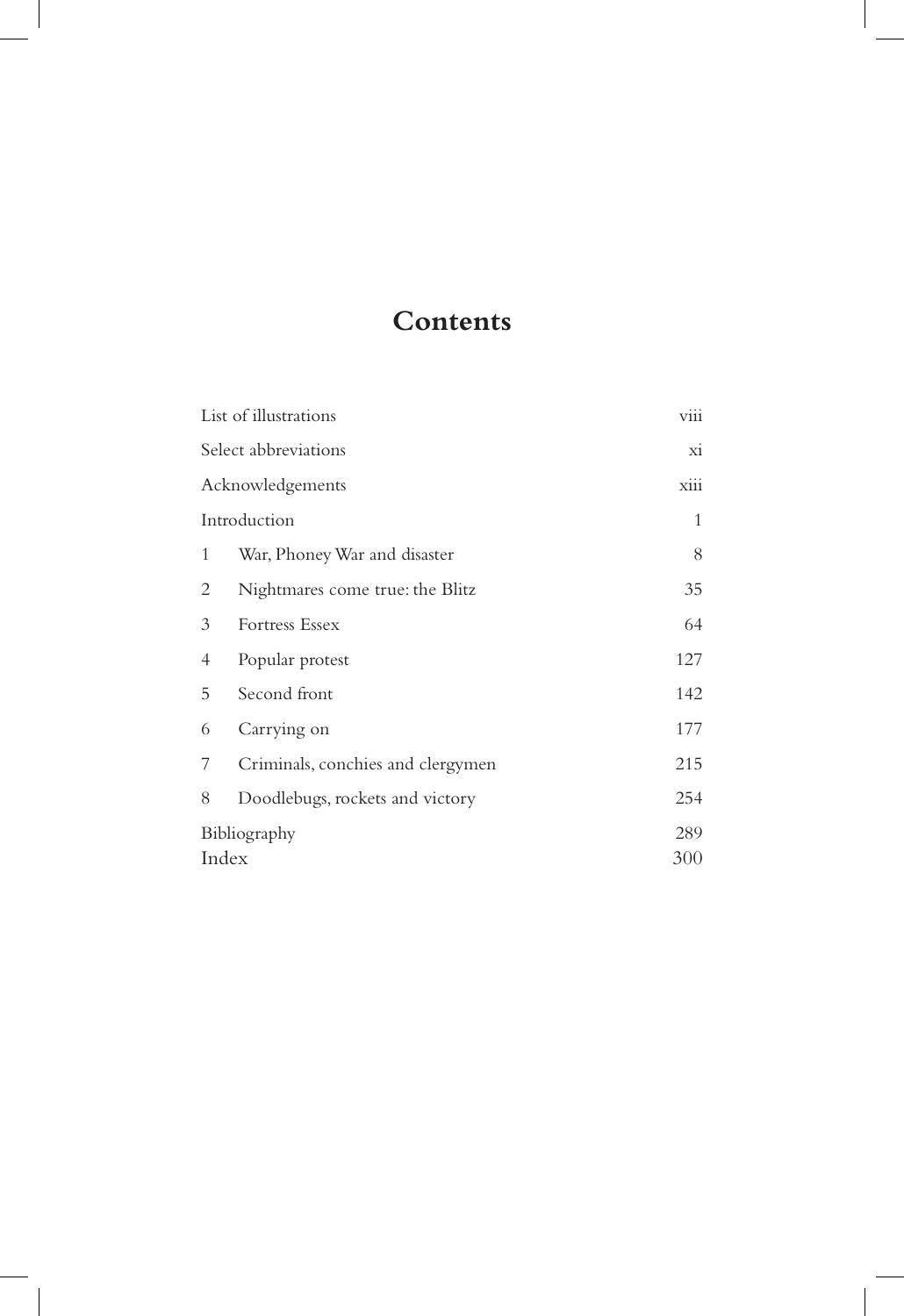led some parents to keep them at home.7 Parents of children at the Victoria Girls and Infants' Schools in Chelmsford expressed concern because of their proximity to the railway and local factories, and because of the general structure of the buildings. Recognising the legitimacy of parental concerns, the borough council ordered both schools to be closed and the pupils transferred.8

The threat from the skies suddenly came home to Essex on 30 April, when a Heinkel bomber which had been carrying two mines was hit by anti-aircraft fire over Harwich and crashed in a residential area in Clacton. One of its mines exploded. The crew of four died, as did two civilians – the first civilian deaths of the war on the mainland. A total of 156 people were injured, 34 seriously.9 The county then had a three-month reprieve before serious air attacks began. Although the skies over Essex were not the central focus of the Battle of Britain, there were numerous dogfights overhead. James Hough, the headmaster of Brentwood School, recalled: '[W]e had about half a dozen battles round and above Brentwood, twice in particular the air seemed full of them as one looked up, far too many to count and it all seems over in a short time as they leave us and draw nearer to the coast.'10 During August 1940 the appearance of German aircraft became more frequent and the novelty of the experience was conveyed by an excitable *Essex Chronicle* reporter:

Then we had the thrill of our lives – coming in from the sea was a huge squadron of German bombers, in very exact formation, a leader in front,with the others in set echelon fashion strung out behind. We counted thirty-four quite easily, and it was really a fine sight, desperate in its fearsomeness. The menfolk cheered defiantly, the ladies rushed up banks and on to higher land to get a better view, while boys climbed trees, yelling with excitement. It was a cheering demonstration of the irrepressible high spirits of English folk when faced with danger.<sup>11</sup>

On 26 August Eric Rudsdale saw a large-scale dogfight above Colchester. 'We have all heard this sound so often on films that it really seems quite natural,' he noted, 'and one tends to forget that this is real, and that you are watching young men go down to a particularly unpleasant death.'12 Essex newspapers now carried pictures and silhouettes of German aircraft – troop-carrying gliders as well as fighters and bombers – to encourage people to learn to recognise enemy aircraft.<sup>13</sup>

BA 31 August 1940.

<sup>8</sup> ChBC minutes, 11 June 1940.

ECC Report of ARP Committee, Essex County Council minutes 1939–45.

<sup>10</sup> ERO D/DBg 80/30, James Hough letter, 25 November 1940.

<sup>11</sup> EC 23 August 1940.

<sup>12</sup> EC 26 August 1940.

<sup>13</sup> ST 26 June 1940.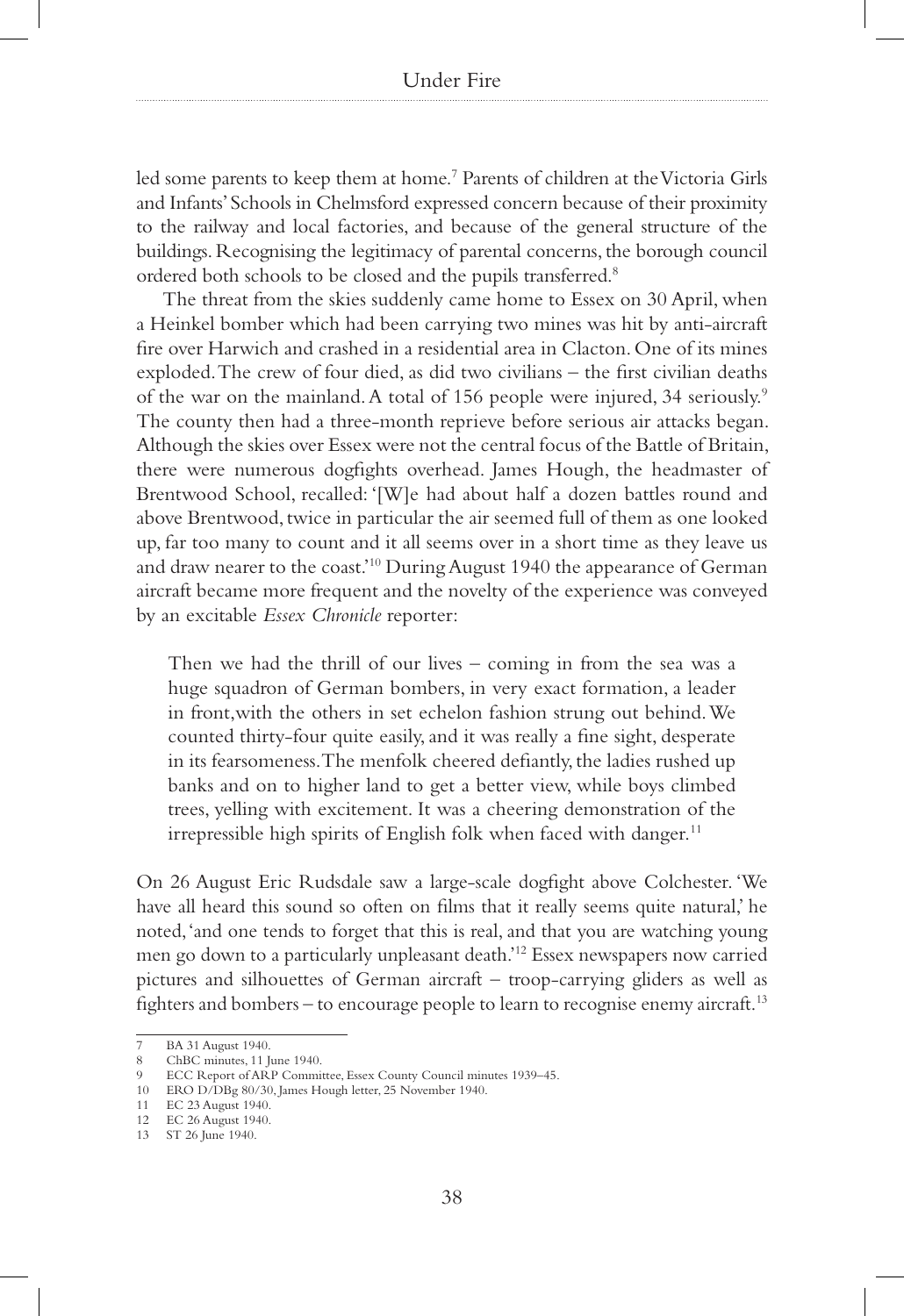

**Figure 2.2.** A downed Luftwaffe pilot under arrest at Shoeburyness railway station in August 1940, at the height of the Battle of Britain. (Essex Record Office)

German air activity over Group 7 developed in the form of armed reconnaissance raids by day and night, and only about 120 high explosive bombs were dropped between the end of July and the end of August. Nevertheless, the number of 'alerts' – the term used to describe the period between the sirens sounding and the 'all-clear' being given – was increasing. The first very long night alert, from 9.27pm to 3.37am, occurred on the night of 26/27 August 1940. It was to be the first of dozens of alerts which went on night after night, lasting ten, eleven or twelve hours at a time, and which was such a distinctive feature of the Blitz. However, in early September the Luftwaffe changed its tactics and launched a sustained attack on the oil refineries around Tilbury, on the north bank of the Thames.14 These attacks, at Thameshaven, Coryton and Shellhaven, created blazes which were almost impossible to extinguish and

<sup>14</sup> The next section is based on ERO C/W 2/3/2, Group 7 Operation report.